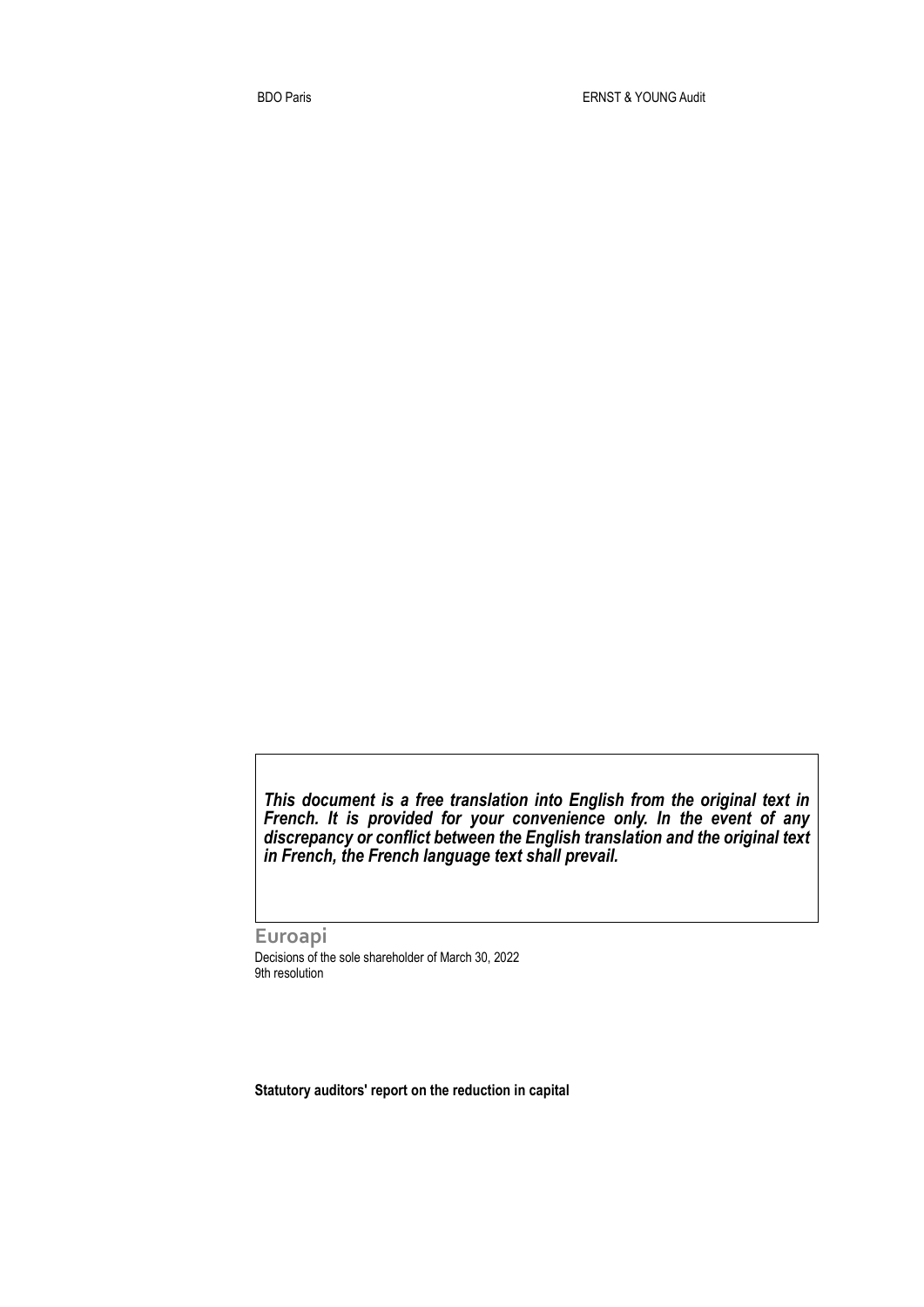## **BDO Paris**

43-47, avenue de la Grande Armée 75116 Paris A French S.A.S. with a share capital of EUR 3,000,000 480 307 131 R.C.S. Paris

Statutory Auditor Member of the Paris regional association of auditors (*compagnie régionale de Paris*)

**ERNST & YOUNG Audit** Tour First TSA 14444 92037 Paris-La Défense cedex A French S.A.S. with a variable share capital 344 366 315 R.C.S. Nanterre

Statutory Auditor Member of the Versailles and Center regional association of auditors (*compagnie régionale de Versailles et du Centre*)

**Euroapi** Decisions of the sole shareholder of March 30, 2022 9th resolution

## **Statutory auditors' report on the reduction in capital**

To the sole shareholder,

In our capacity as statutory auditors of your company and in compliance with article L. 22-10-62 of the French Commercial Code in the event of a reduction in capital by the cancellation of shares purchased, we have prepared this report to inform you of our assessment of the reasons for and conditions of the proposed reduction in capital.

This reduction in capital is proposed to you under the condition precedent of the effective admission of the company's shares to trading on the regulated market of Euronext in Paris.

Your Chairman proposes that you authorize to the Board of Directors (subject to the prior transformation of the company into a public limited company (*société anonyme*) with a Board of Directors, which is proposed to you in the first resolution), for a period of 18 months, to proceed with the cancellation of shares the Company was authorized to repurchase, representing an amount not exceeding 10% of its total share capital, by periods of 24 months, In compliance with the article mentioned above.

We have performed the procedures we considered necessary in accordance with the professional standards applicable in France. These procedures consisted in verifying that the terms and conditions for the proposed reduction in capital, which should not compromise equality among the shareholders, are fair.

We have no matters to report as to the terms and conditions of the proposed reduction in capital.

In accordance with the law, we draw your attention to the fact that this report could not be made available to the sole shareholder within the period prescribed by Article R. 225-150 of the French Commercial Code, as the Chairman's report was received late.